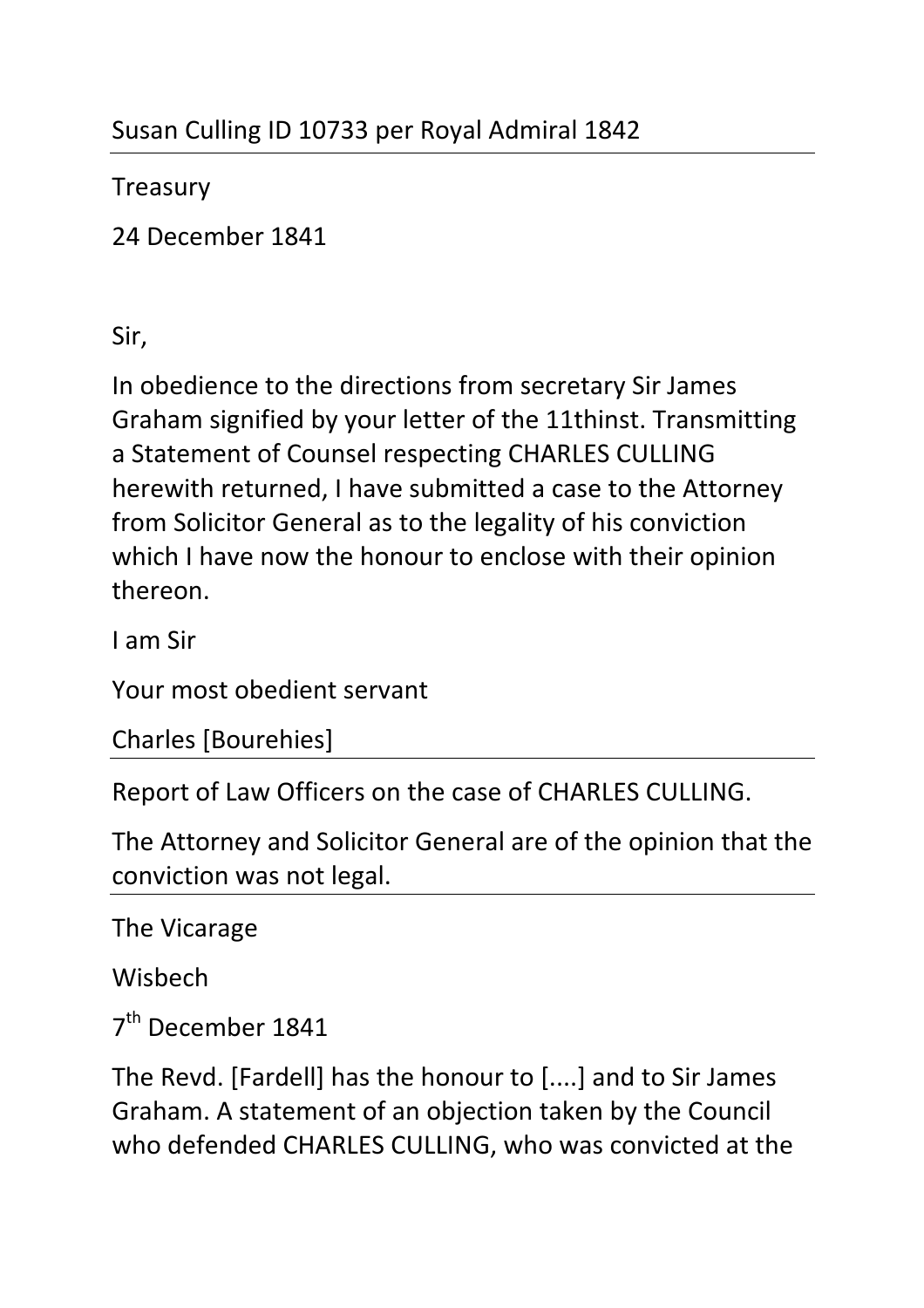late Isle of Ely Quarter Sessions of receiving goods knowing them to have been stolen, and who was sentenced by the Court to transportation for fourteen years, to commence at the termination of imprisonment for three calendar months upon a previous conviction for larceny.

The Queen on the Prosecution of CHARLES [MUSTON] PLACE

## Versus

## SUSAN CULLING AND CHARLES CULLING.

At the last Michelmas Sessions for the |Isle of Ely holden at Ely on the 2oth day of October 1841 before the Revd. H [RANDELL] Chairman and a Bench of Magistrates the female prisoner SUSAN CULLING was indicted for stealing a black satin shawl the property of the Prosecutor CHARLES MARTON PLACE and the male prisoner CHARLES CULLING was indicted in the same indictment for receiving the same knowing it to have been stolen, the prisoner SUSAN CULLING pleaded GUILTY and in the part of the Prosecutor the only evidence produced at the trial to prove the guilt of the principle felon([al....] her plea ) was the fact that the female prisoner purchased articles of very small value at the Prosecutors shop in Wisbech in April 1841 somewhere about the time that the black satin shawl was missed. The indictment with the plea of GUILTY by SUSAN CULLING was at the request of the Counsel for the Prosecution read by the Clerk of the Peace. It was objected to on the part of the prisoner that it did not sufficiently appear weather the entry of the plea of GUILTY was made in the usual and proper form. The Clerk of the Peace was then sworn, he was asked what his [position] was with respect to the time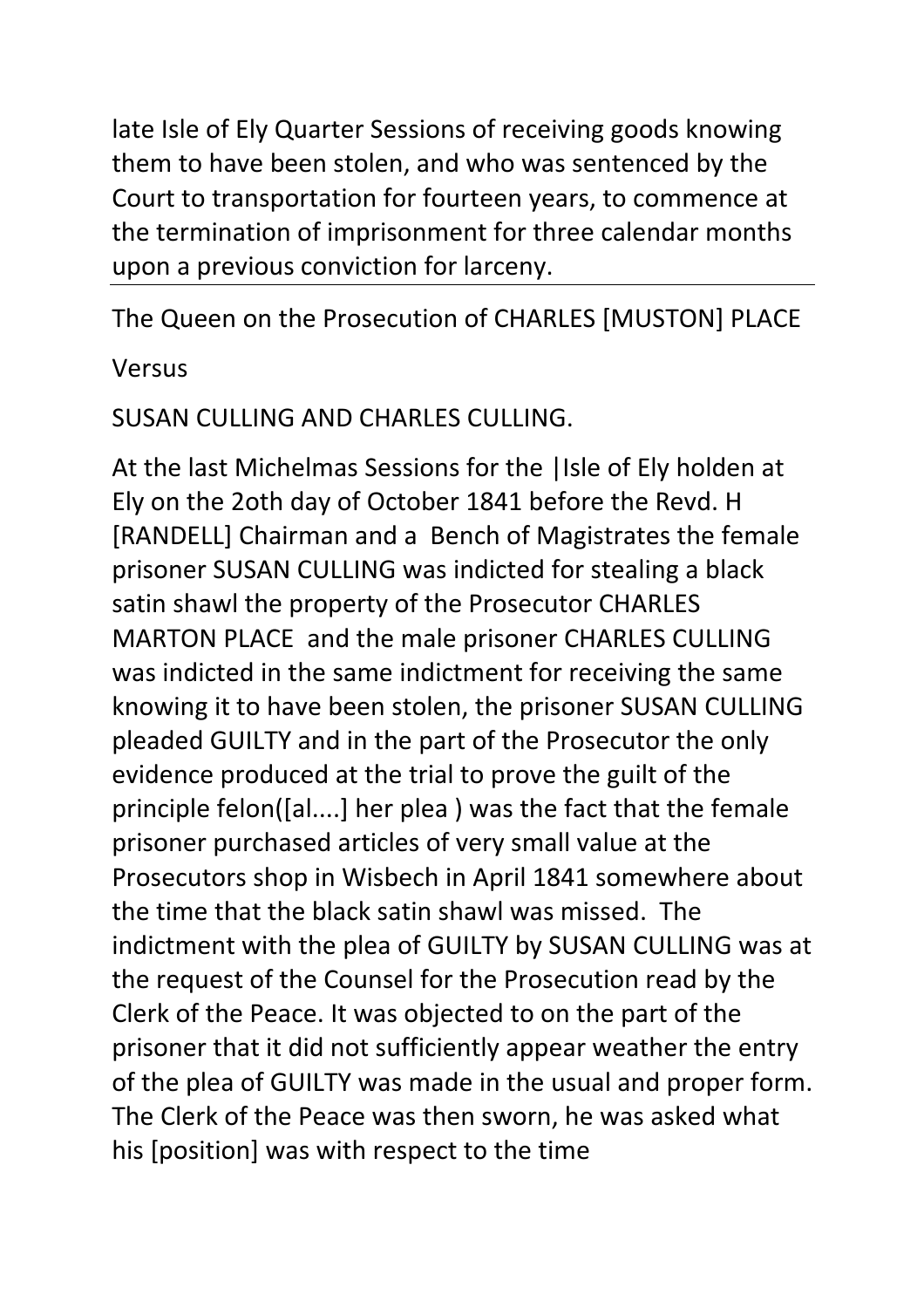At which he wrote on an indictment after a prisoners name who pleaded guilty the words "pleaded guilty" his answer was that he usually wrote them immediately after the Plea taken but sometimes not until the trial was over but that in that particular case he had affixed the words "immediately" after the plea taken. On the part of the prisoner the above evidence as to the practice of the Clerk of the Peace was objected to and it was also contended that as the confession of a principle is not evidence against an accepting to prove the guilt of the principle which must be proved [al......] , so the conviction of the principle and a plea of guilty on the same indictment will not be evidence against the [accepany] to prove the principle guilty (... Turner Mrs C.C.347). The Court entertained doubts on the point but directed the trial to proceed on the understanding that if the prisoner were found guilty he should have the benefit of the point of law if in his favour. The prisoner the whole evidence being left to the Jury was found GUILTY and sentenced to 14 years transportation to take effect after the determination of 3 months imprisonment to which he was subject to for a previous offence.

It was afterwards arranged between the Counsel for the Prosecutor and the Counsel for the Prisoner with the concurrsion of the Court that the case should be submitted to the Secretary of State for the Home Department.

(signed)

George Prymore (Counsel of the Prosecution)

P Huddleston (Counsel for the Prisoner)

Vicarage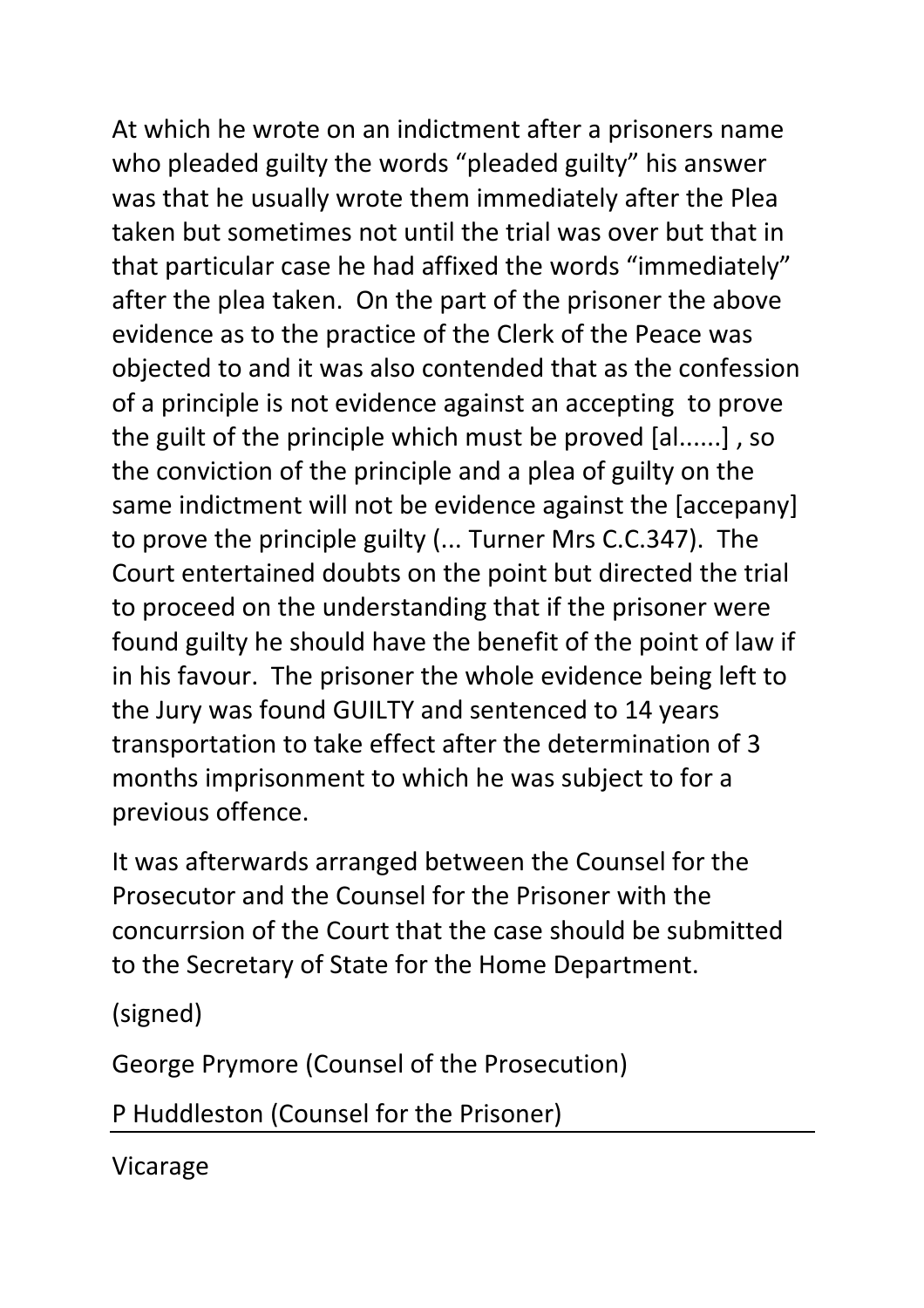Wisbech 23<sup>rd</sup> October 1841

Sir

I have the honour to inform you as the Chairman of the Quarter sessions for the Isle of Ely, which was holden at Ely on Wednesday the  $20^{th}$ , Thursday the  $21^{st}$ , Friday the  $22^{nd}$  of the present month, SUSAN CULLING aged 13 pleaded GUILTY to four indictments charging her with having stolen sundry articles of wearing apparel. The sentence of the Court was, that for the first offence she be imprisoned in the House of Correction at Ely for one week, that for the second offence she be further imprisoned in the House of Correction at Ely for one week, and that for the third offence she be further imprisoned in the House of Correction for one week, and that for the fourth offence she be transported for the term of seven years and that the only object the Court had in view in [.....................] the sentence of transportation upon her was, that I should respectfully signify to Her Majesty's Secretary of State, the hope that the said SUSAN CULLING may be placed within the Penitentiary at Millbank, or in such other place of confinement as Her Majesty's Secretary of State may approve of, where she may be morally and [.........................] instructed.

The like sentence of transportation for seven years was also [.....................] upon her brother PHILIP CULLING aged 16 (who pleaded GUILTY to the charge of larceny) in the hope that he also may be removed either to the Penitentiary at Millbank, or to Parkhurst Prison in the Isle of Wight.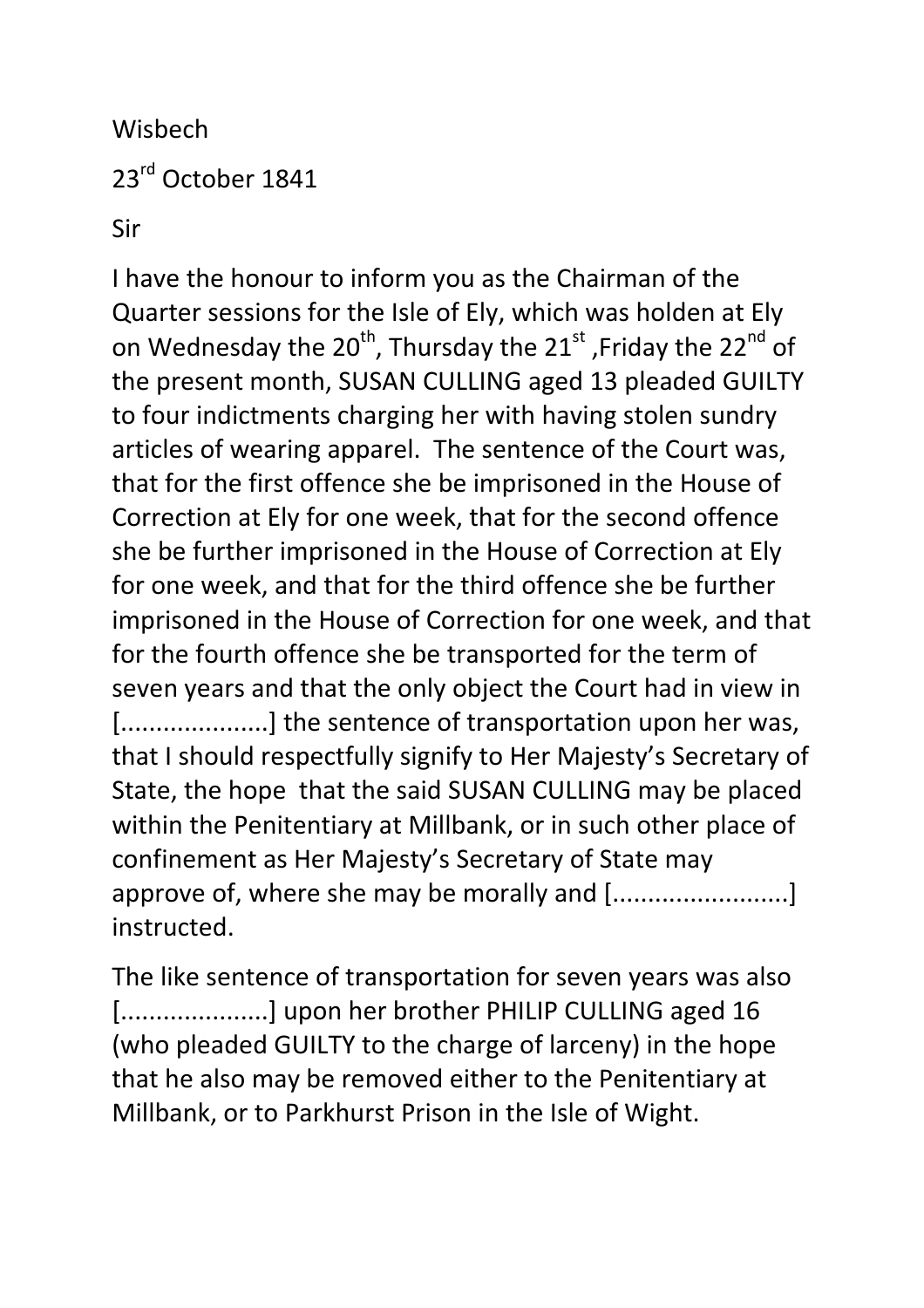Against their father CHARLES CULLING there was six indictments – one for larceny upon which he was convicted and sentenced to three calendar months imprisonment in the House of Correction at Ely, and five other charging him with feloniously receiving the property which his two children the aforesaid SUSAN CULLING and PHILIP CULLING had pleaded GUILTY for having stolen. Upon one of the charges he was acquitted and upon the other he was found GUILTY, but upon the other charges he was not tried. The sentence of the Court upon him was, that he be transported for the term of 14 years- such sentence to commence at the termination of his imprisonment for the calendar months. Had the prisoner been acquitted, it was the intention of the Solicitors for the Prosecution to have proceeded with other charges against him, he and his family having for a number of years carried on a system of depredation and plunder almost without parallel in the annals of crime.

I have the honour to be, Sir

Your most obedient humble servant

Henry Fardell

PHILLIP CULLING – aged 16

SUSAN CULLING – aged 13

Ely Quarter Session

October 1841

Larceny

7 Years transportation ( Susan Culling 3 weeks previous imprisonment)